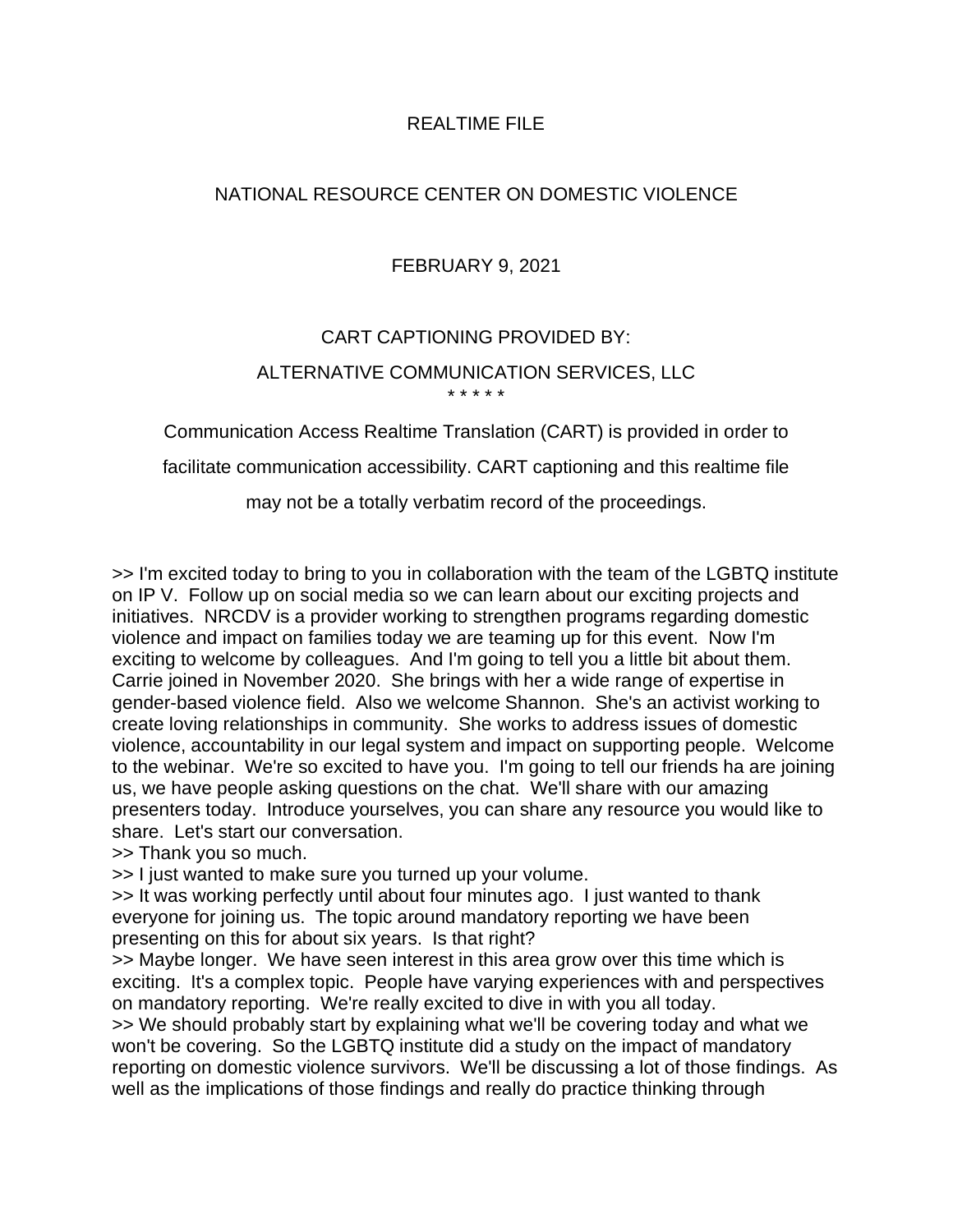scenarios of mandatory reporting. I wanted to clarify on the front end we will not be providing legal advice. That's for your benefit and ours. As we'll discuss later these laws are pretty complex as I mentioned.

And they vary widely by state. We won't be able to answer individual questions related to individual mandatory reporting laws. But we will be looking a bit more broadly at mandatory reporting symptoms and implications of those systems and intersected violence.

I want to make sure we're on the same page here. Do you have anything to add to that Shannon?

>> I think only other thing I would add. My background I was a domestic violence advocate for 12 years. I relatively recently got in direct service work and other things in the world related to domestic violence. One of my goals today is what we notice is a fog and profound kind of lack of understanding, confusion, training, support, one of the things today is just to lift up some questions related to mandatory reporting.

I want to talk about today's goals, when we start talking about mandatory reporting, all of the depths and where it touches and impacts to survivors; people sometimes leave with more questions and that they started.

I want to right size this expectation for folks. The goal today is to get clear about what the questions are, what the impacts are and explore what are some of our next steps in our short time today on the webinar.

It's not the opportunity to learn all of the nuances that folks might need in their advocacy related to how mandatory reporting affects survivors. I want to soothe to you know there will be many questions beyond our capacity here.

Even taking the time to help them get where we're trying to go.

>> I feel soothed already. Even though I'm no longer a presenter.

>> Before we dive in we want to get to know who is on the webinar. If you could raise your hand if you are joining us as a staff members with domestic violence or partner violence program. You can use that raised hand feature on the top bar. As folks are raising their hands and the numbers are going up. It looks like a little less than half of folks here going up and up into the 90's. And then what about can we clear those? What about folks calling from a specific agency, so this could be LGBTQ specific, racial ethnic specific. There is just a hand full of folks currently raising their hands. 7 of our 213 raising their hands.

>> What about youth serving agencies?

>> Looks like rough think same amount.

>> No, it's a lot more.

>> A little bit more but roughly the same amount.

>> And then finally what about government or public health agencies?

>> Great. Kind of roughly the same amount even for government agencies. Feel free to type in the chat fur calling from another type of organization so we can see who is joining. What about providing direct services to young people? Can you raise your hand if do you that? That's a decent number.

>> 34 folks so far. 35 and climbing.

>> And what about folks that provide direct services to adults?

>> That is going up very quickly. Right now it's at 60 of our 222 people. Who here supervises direct service providers?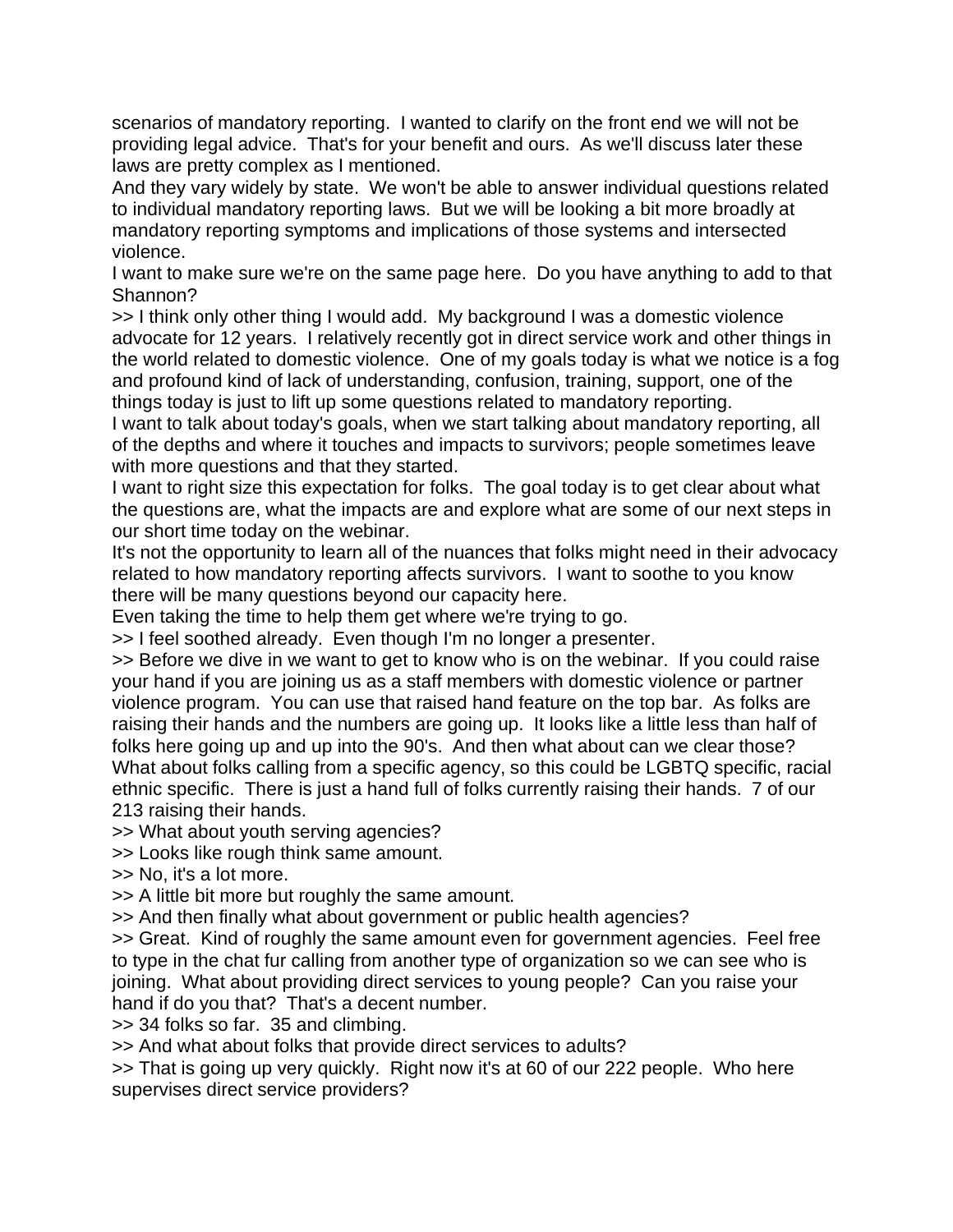>> And those numbers are slowly coming in and folks raised their hand supervisors is about at 30 right now.

>> About half of them are people providing direct services to adults, we have the same number providing to young people as providing supervision to supervisors. That is help to feel know who is in the room. Can you raise your hand finally if you have ever had to make a mandated report to child protective services or law enforcement? 70 folks. OK. That's a pretty decent percentage of folks. And then in the chat box, can you just provide one word about what that experience was like for you when you had to make a mandated report to either child protective services or law enforcement?

>> Very frustrating, I canny, stressful, nerve racking. These are not great adjectives. A lot of anxiety. Anxious. Formality. Pointless. Lot of anxiety. Lots of concerns. Folks are expressing pretty negative reactions or even ambivalence like feeling conflicted. Sympathetic. That is interesting. This is a really helpful perspective. You it's helpful. It's wide range and there is a varying perspective on this issue. It's helping to feel see folks who have had this experience who have done reports to see this people are struggling with it. That is what we have seen in providing these presentations and doing these trainings for the last many years now. Did you have another perspective to share?

>> No. I think I always as we start to get into some of the policy related pieces and some of the practical, some of the implications around this work, do I invite people to just sit with that those words and that experience around what came up as you think about if you were a reporter and what it might be like or if you have made reports and have us just ground into the sense of also doing this work.?

We are going to pivot to talk about mandatory reporting. Mandatory reporting is a set of federal and state laws that require specific individuals to report actual or suspected abuse to a legal or government agency. The intention of the laws are often to protect vulnerable populations who may not be able to protect themselves. And these laws as Katherine is highlighting is dress things like child abuse or neglect, exploitation, elder abuse, domestic violence, or sexual assault. It various by what constitutes harm. For example child abuse or neglect, many states have laws that specify that witnessing domestic violence as a form is child Buss or neglect. It can nymph terms of what exposure to domestic violence can look like. In some states the child has to be in the room where other states if it's likely that the child could have overheard the violence anyway separate room, then that would count. These laws can be complicated. Then finally they can differ by what if any exceptions there are.

Are they there exceptions for a healthcare provider to report domestic violence. There are four states that allow exceptions if the survivor doesn't want the report the take place. There are exceptions around some states have exceptions around if domestic violence advocates are mandated reporters in all cases. There is a lot of variability in these laws. 18 states and Puerto Rico require everyone above the age of 18 to report child abuse and neglect. That is one of the differences in who has to report. Sometimes it can be extremely broad, like every adult in the state is considered a mandated reporter. So back to your point, we're going to be talking about all three of these -- all four of these different types of mandated reporting because survivors often interface with all of these in different way they can interface. So healthcare providers might interface with the crime related injuries piece if a weapon was used in their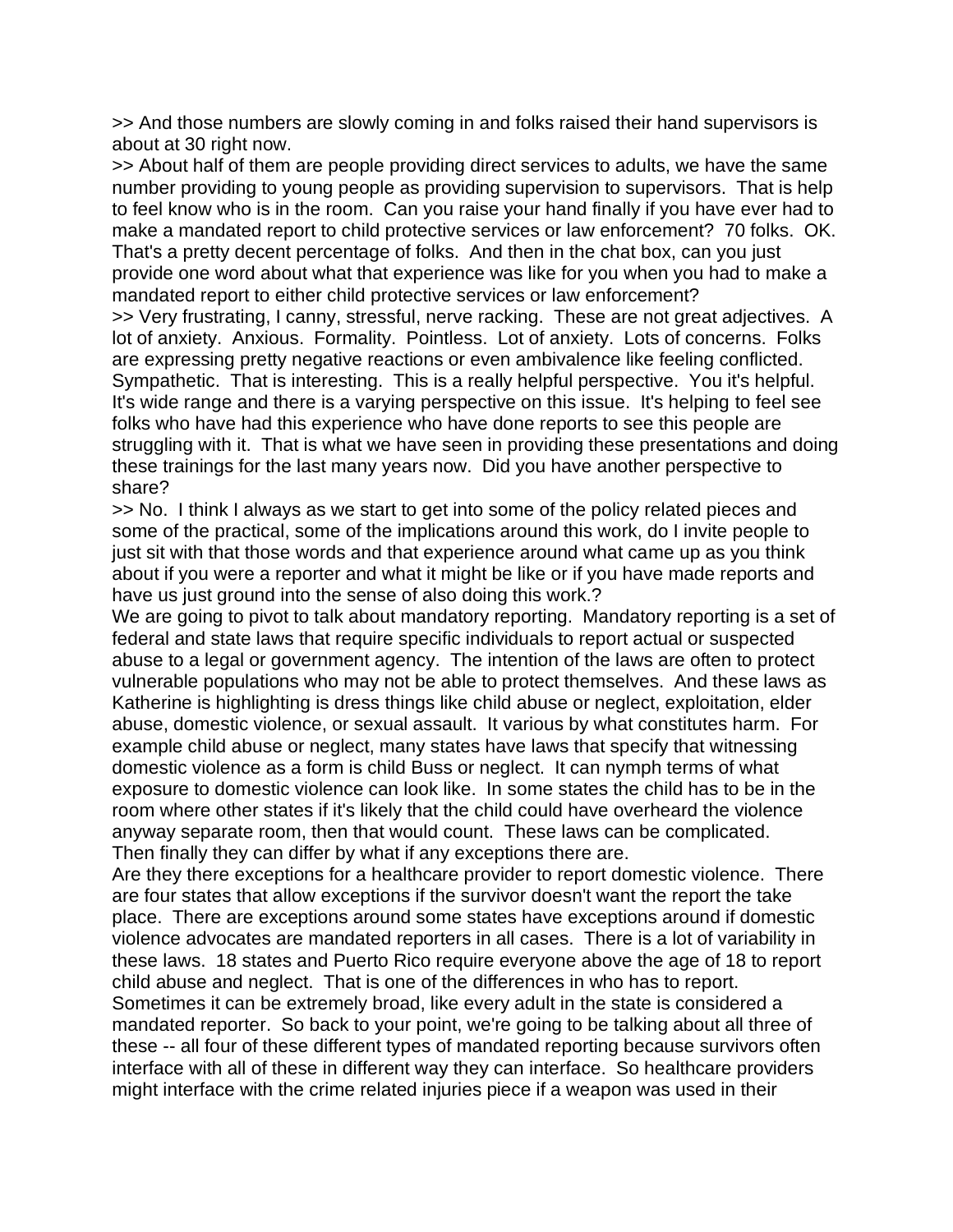experience of domestic violence. And dops violence advocates are often mandated reporters in many states across the country. Exposure to domestic violence, child abuse, this poses challenges for domestic violence survivors. And again the health care provider reporting injuries in some states. Do you have things to add to this or another perspective to share?

>> Most of the things that yeah here are the things matter.

>> And so kind of like pulling back a second, these laws are complicated. Domestic violence survivors' interface with them in several ways or they can. Why study had and particularly why doesn't agency working with LGBTQ survivors care so much. A lot of that comes down to the fact. We're interested in understanding how this mandatory reporting law A.F.C.s these sources as well. So I won't go into too much detail.

Shannon will be talking more about this later after we dive into the findings of that. That is setting the stage for why are we looking into this. I'm recovering fast talker. I talk too fast especially when I'm talking about da taxer please feel free type in the chat to slow down and I will do my best to do so.

Going to the studies, both reports which you recollected -- thanks for posting the lynx to them.

These are two reports that are based on a study that we conducted with the LGBTQ institute conducted in 2015 with the national domestic violence hot line. We conducted surveys with folks who were reaching out to the hot line by their chat function. For six weeks we had the survey going and it was really short. It was 7 or 8 questions that was asking people about their experiences of mandatory reporting. And we didn't specifically mention mandatory reporting in the survey because we knew their confusion around that term and what it means and what it includes. So these are the questions that the key questions that we asked.

And we asked have you ever not south help because you feared you would be reported. And has anyone you asked for help warned you they would have to report you and three has anyone ever reported you. This is all in the context of seeking help.

These are folks reaching out to the hot line for support around domestic violence. And asking them in the context of seeking help for your relationship and experiences of violence, you have ever south this help.

And so we utilized the data from this study and looked at these questions and analyzed group differences by age and gender and sexual orientation and race ethnicity. So we looked at these kind of main questions. We had in South Korea six weeks 3600 domestic violence survivors. I don't know if anyone else here does community-based research. This is a large study sample size of our community-based work. Then sample actually included about 20% of folks identified as LGBTQ. We looked at folks by -- we ended up doing analysis looking at gender and sexual orientation and race and age and we clumped groups. For example that group you see under sexual orientation includes several identities.

#### >> Should I pause?

>> I think that there seems to be a range of folks. Some folks using the computer are not able to hear but people filed are able to hear.

>> I'm just going to pull out key ones for the purposes of time.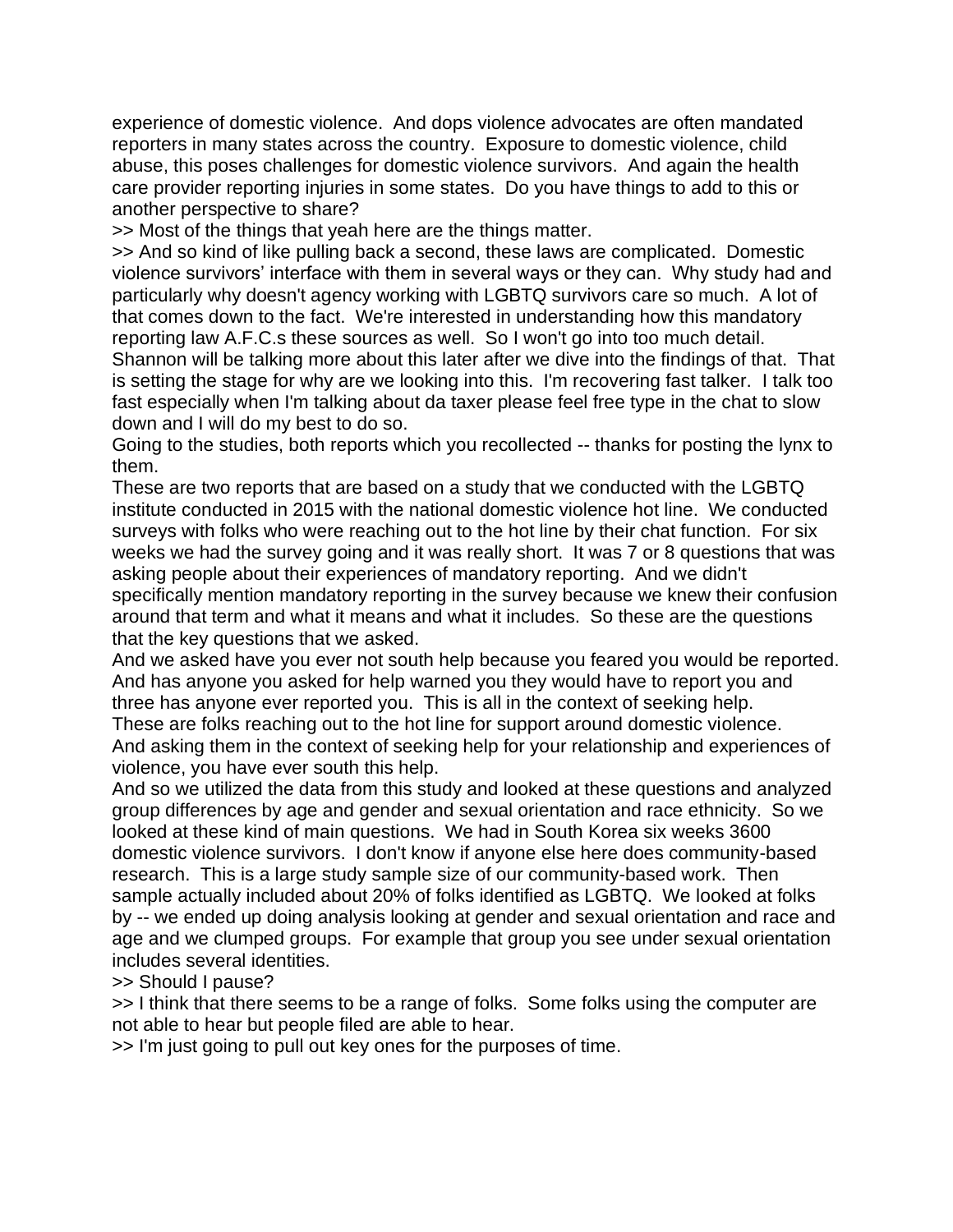>> When we ask did people report what they shared none ten said yes. This next slide kind of a key piece which is that we ask people what it was impact of that report. We ask people did this make the situation worse?

>> 50% said a report made the situation much worse for them.

>> That's compared to 3% that said it made it better. That's a huge distinction. The majority said that it made either no difference or made the situation worse. And less than 20% said it made the situation any better at all. And there were no differences dem graphically or in terms of where people were reported to in terms of the impact. This was a standard effect of impact that people said it made it much worse. Like the qualitative data we analyze detail in the journal article details more qualitatively. You see some differences in what much worse looks like for some communities versus for others. For example folks within the qualitative data said that what made things feel like it was much worse was that the report was made, it was empowering process. That second quote under made things worse was about it was about abuse increasing over time and making it more active. A lot of folks talked about this and they talked about some of the major negative outcomes being greater police involvement and that greater police involvement involved increase in abuse. It emboldened their partner. We have to ask about ethnic differences. That was one of the things that came out in the qualitative data, there were different kind of negative experiences with the police by race. So white women for example talked about it being much worse because police involvement meant their partner was arrested. And that created more problems for their family, it angered their partner and led to more abuse. Whereas women of color and for this particular question meant we had to clump which is not ideal, not best practice by a lot. Unfortunately, it was required for the sample side size of this data.

Women of color talked about police involvement often didn't lead to any change at all. Their partners weren't arrested necessarily. In fact they were at greater likelihood of being arrested as the survivor of violence. There were differences in Terps of what but both white women and women of color and these are women talked about that was much worse for both groups. It was a different kind of worse for both if that makes sense. And that people talked about other major negative outcomes, the it was losing their children. A lot of women had lost custody of their children or they were removed from the home.

These are severe consequences that we know about. That was definitely what came up in the report. This next section we asked about was about asking for help and being warned. And so I'm curious though from you all if you can raise your hand, you have ever warned them you might have to make a report to CPS or law enforcement? >> They are still coming in and looks like in the 60's which I will say when we ask people to raise their hand to some question if they are providing direct services the response was about the same number. Looks like nearly all of them have raised their hand for this question.

>> That's a good read on that.

>> Thank you all for doing that. I'm curious in the chat box if you can share when in the process of working with someone did you offer this warning. Was this a standard warning you give everyone you work with, when you first start working? Was it as the conversation veer and we're getting into territory that might trigger a mandated report. If you can type that into the chat box. While you are typing that let me answer Jessica's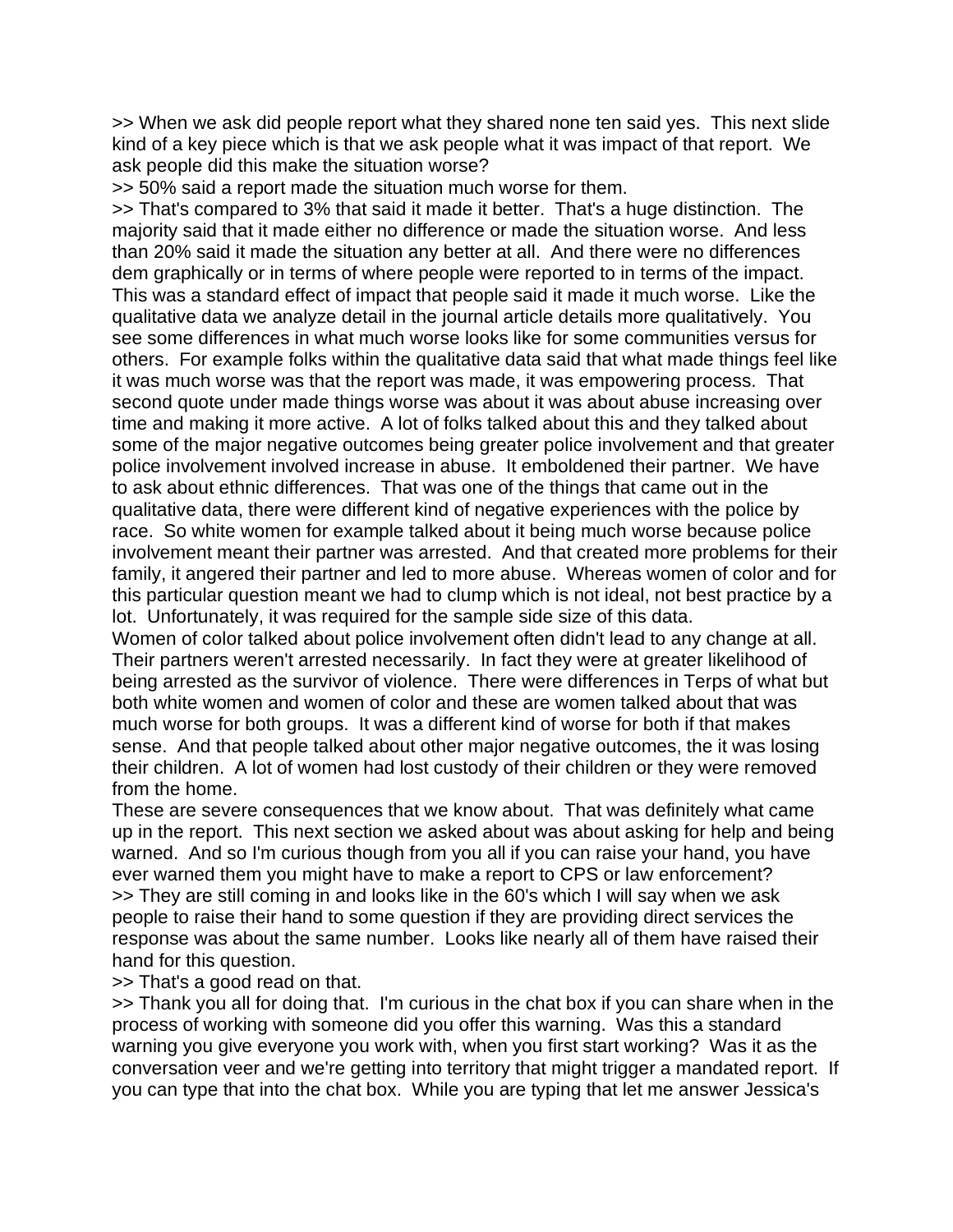question about so we surveyed folks the age range, there were folks under 18. I can't remember right now if the cutoff was 16 or something like. That that were included in the survey. It was mostly adults overall.

>> It looks like on the chat there is a range but there is a strong contingent of folks sharing that they had that conversation up front as part of their intake, as part of initial conversation, summary of the large portion of what folks are responding in the chat. >> OK. I see that. For some people it's sometimes on a hot line I have to interrupt a client with confidentiality or limitations.

>> I'm going go back to this question. In one word, what that was experience like for you providing that warning?

>> Awkward, necessary, I hate it. Frustrating, relief. Urge. Relatable. This idea of choice and how and what they want to share. This is hard. I want to acknowledge this is tough. It's a bind. It's such a terrible bind that these laws are putting on us in order to figure out how best to serve people, we're having to do so in a system that restricts our ability to do that. Part of me felt sad but I knew I had to protect the child. These are great. Thank you so much for sharing that and the vulnerability in sharing that. Feel free keep typing. It's helpful to see where folks are. And in line with what people are sharing, 15% of folks that completed the survey said they had been warned when reaching out for help when people have to report what they shared. It's a pretty large number. It's not -- these are folks reaching out for a whole to many different kinds of people.

We didn't ask specifically for domestic violence agencies. This was just reaching out for help broadly. And then other follow up for you. Some of you have already answered this. How have participants responded when you have warned them about having to make a report? And your point about immigrant survivors not understanding the consequences is really important. Thank you. It ruins the report. I've been hung up on. >> They hung up. Somebody hung up. It ended the conversation. I was just having a reaction to that.

>> Someone said they understood. Completely broke the trust. Some were relieved. I've heard the before too Erica. When Carolyn talks about clarity and power to share what they want, thanked me when I offered options. That is really helpful. I can keep reading for days. So when we ask participant about 6 out of ten they had the wording changed what they decided to share. That matches what people are saying. People have a reaction to this. And what you all listed out is what survivors reported to us in the survey. Is that people minimize their experiences. They held back important details. As many of you mentioned they stopped talking, they hung up. This person said I never said another word. Most worrisome is the fact that for a lot of folks that meant they stopped reaching out for help all together. It was not just they stopped talking to that provider or person, but they didn't turn anywhere else either after that. That sense of broken trust or feeling there is nowhere you can go, that is stive turn to. And these mandatory reporting laws, in some states it's everyone above the age of 18, 18 and above are mandatory reporters, where could people feel safe to turn for support without being worried they are going to be turned to law enforcement or child protective services. And you know I think this is one of the things that we struggle with I think on this point. There is a lot of folks when we have done this in the past folks articulate these point here, this is helpful because it gives people a choice. It gives people a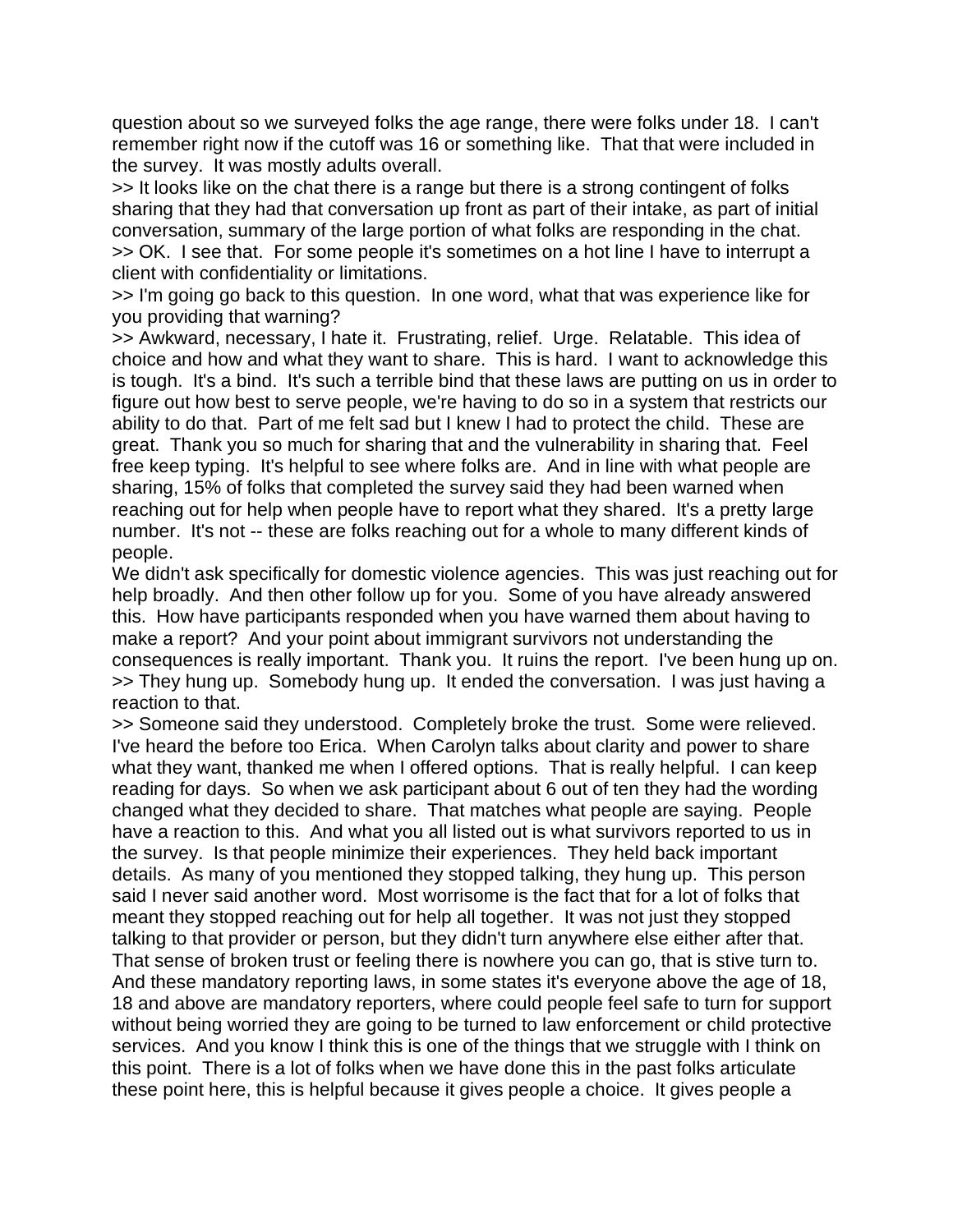choice to decide what they want to do. And it's a struggle because people say they feel relief they could tell someone of the harms that could come their way by having to involve different systems. That is absolutely true. The idea of minimizing harm we put survivors through by minimizing their involvement with different systems is key. It's an important piece. It's also very different than support. This idea of giving people the choice to not trigger a harmful system is really just not the same as giving them a choice to receive the support they want. It can affect our ability to provide the support that folks are coming to us for. When people change what they share, that's in part the intended impact of that warning. If you tell me more, I'm going to have to involve this system that I don't think will help you.

Then people change what they are sharing which makes sense. But then it's still not providing them the support they came to you for essentially if that makes sense. I'm getting on a soap box so I'll Pusha head.

>> I think the only thing I want to say here as I'm seeing things in the chat that people are starting to think about how does this information lay on top of where the organization or their program is positioned inside other systems, where they are located. What are the confines, context of their advocacy. One of for better or worse, one of the things in my position here, time in an organization. As a person as part of the domestic violence movement and who was an advocate for a long, long time but who is not a mandated reporter because I don't have listener that requires that in the state I'm in, doesn't have a universal reporting law is that I can be a little more forth right about or just more explicit about what some of the negative institutional impacts. Which I do believe that the way that these laws and systems are set up, they are set up in direct opposition to some of our hall mark of the domestic violence movement. Some of these pieces around what we know is that the context in which people who are experiencing violence are best supported is increased support and connection, decreased isolation, increased ability to talk and share at your own pace, to be in charge of your own information. In charge of the experiences happening to you. Those are the hall marks of domestic violence advocacy.

Violence and abuse are by design isolating and silencing experiencing. We're faced with a set of practices and laws and requirements and policies that actually contribute to the exact thing we're trying to change which is silence, decreased connection. We all know when someone disclosing harm they experienced, for people that is a monumental experience in their life.

They might only try doing that once and years before they ever share that again. We know that we sometimes have a pretty narrow window with which to be able to meaningfully connect with folks.

I would invite folks the sit with and we'll talk more but to sit with what all of the things ha folks are sharing about the complexity of being clear with people about what the expectations are and then the impacts of what that sharing is. Because navigating this and figuring out what services we work with is being clear about this is going the help us be in service with that vision. It seemed like a good time to throw that in there. >> People are adding in so much helpful feedback and comments that we'll be addressing at different points throughout. Thank you so much.

Keep sending in questions. I'm going the Pusha head quickly because I'm running over as always. The last section we asked about was about whether or not people were too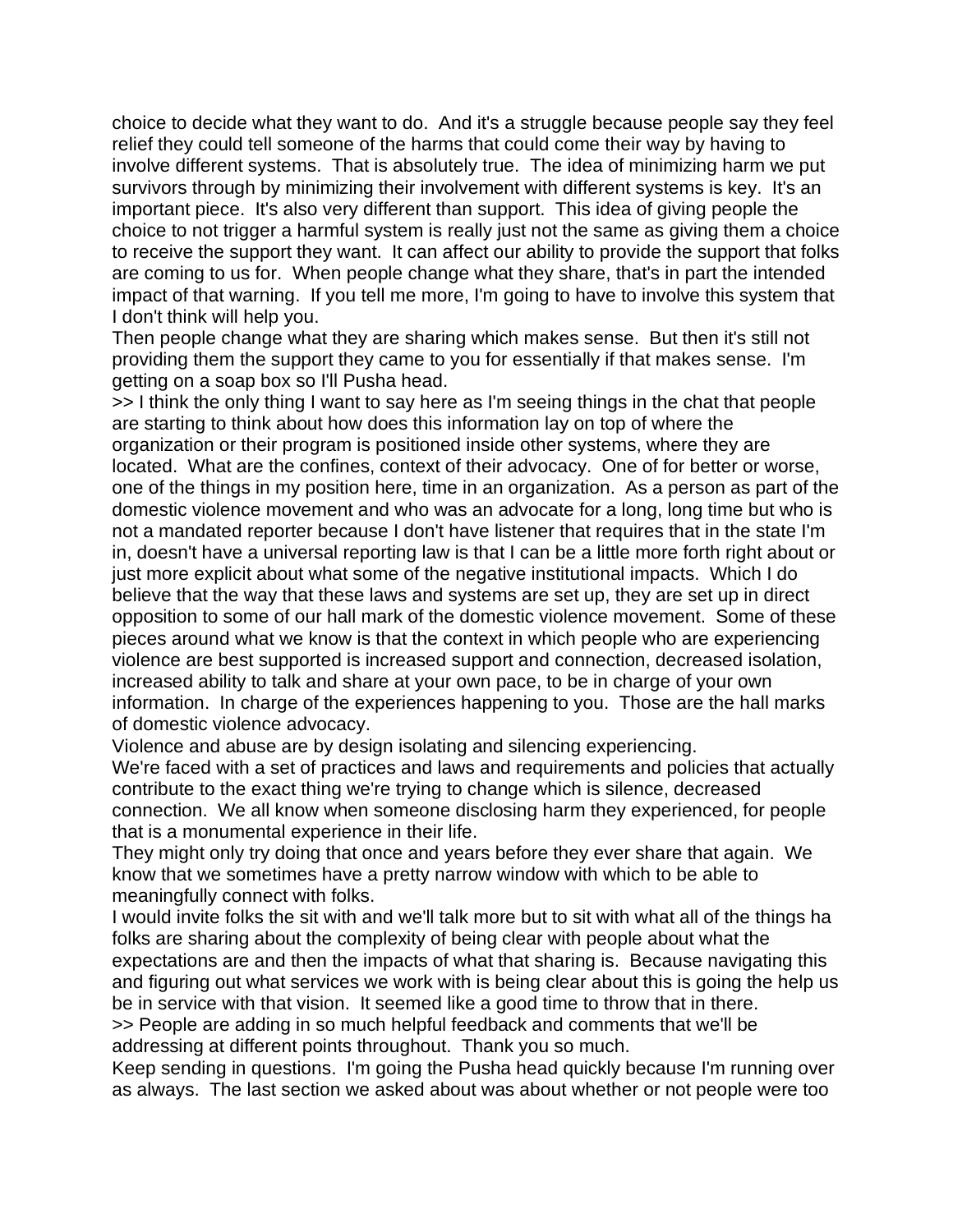afraid to reach out for help altogether. And about one in three people said they've not asked someone for help for fear that person would be legally tried report what they shared. Over 1/3 of people said they hadn't turned to someone.

This is hard already to reach out about. And it's huge the one in three have said they haven't turned to someone.

That was significantly higher for folks that were under 18. Nearly half of people who were under 18 said they haven't south help from someone for fear they would be reported.

>> I hear those sound but those are not me.

>> That's confusing. We see these laws and the confusion around them is key because it extend to both workers and advocates and others in the field as well as survivors themselves and young people in particular.

And that when we ask people to whom they were afraid to turn for help for fear of being reported, mostly they said friend and family. People said they were afraid their friend and family would have to report them. In many states had could be true. That friend and family would have to report folks.

Again this is really speaking to this idea that mandatory reporting laws are affecting not just systems of support but even informal systems, like where people go to first are friend and family. We know that from research in this area.

For these Latos impact people's ability to turn to these closest people in their lives for fear of system involvement is a huge deal. And this people mention aid lot of fear about what would happen.

Looking at some of these larger scale fears, as I mentioned before arrest of partner. That is not what a lot of folks want. It doesn't serve people's families. It's incarceration is real harm for a lot of folks, both those incarcerated aged those who are in family with folks incarcerated.

And that people again were fearful of child removal around homelessness. And then deportation. This was more common around people of color and particularly API men mentioned fears of deportation the most. And that actually white trans and gender nonconforming were most afraid of their own arrest actually.

These are real fears people have of just seek out help. And it's a lot to sit with. And so I'm going the stop there for a second and give us a minute to take a quick breath. That's my dog Jackson.

>> Thank you so much.

>> So we want to transition now. I love this report. Think we could not talk enough about this report and information. To contact lose there are so many things we all know and you all know in your advocacy that we just know from talking to each other, you know from coming to webinar like this, from being in conversations in the field and having tools like this research to be able to start to share and have additional conversations and be able to understand it at a different scale so important. So one of the things that this data helps us to understand or helps to us codify is we know that mandatory reports not benign. One of the things I work with young people for a very long time. Have a partner who also worked with young people for all of his adult life and still. Sometimes there is this idea that a mandatory report is just a benign thing. It's a requirement you have. When this doubt you just make the report. You are not sure, maybe it's not required, just make it. Then it's premised on the idea it's just a report.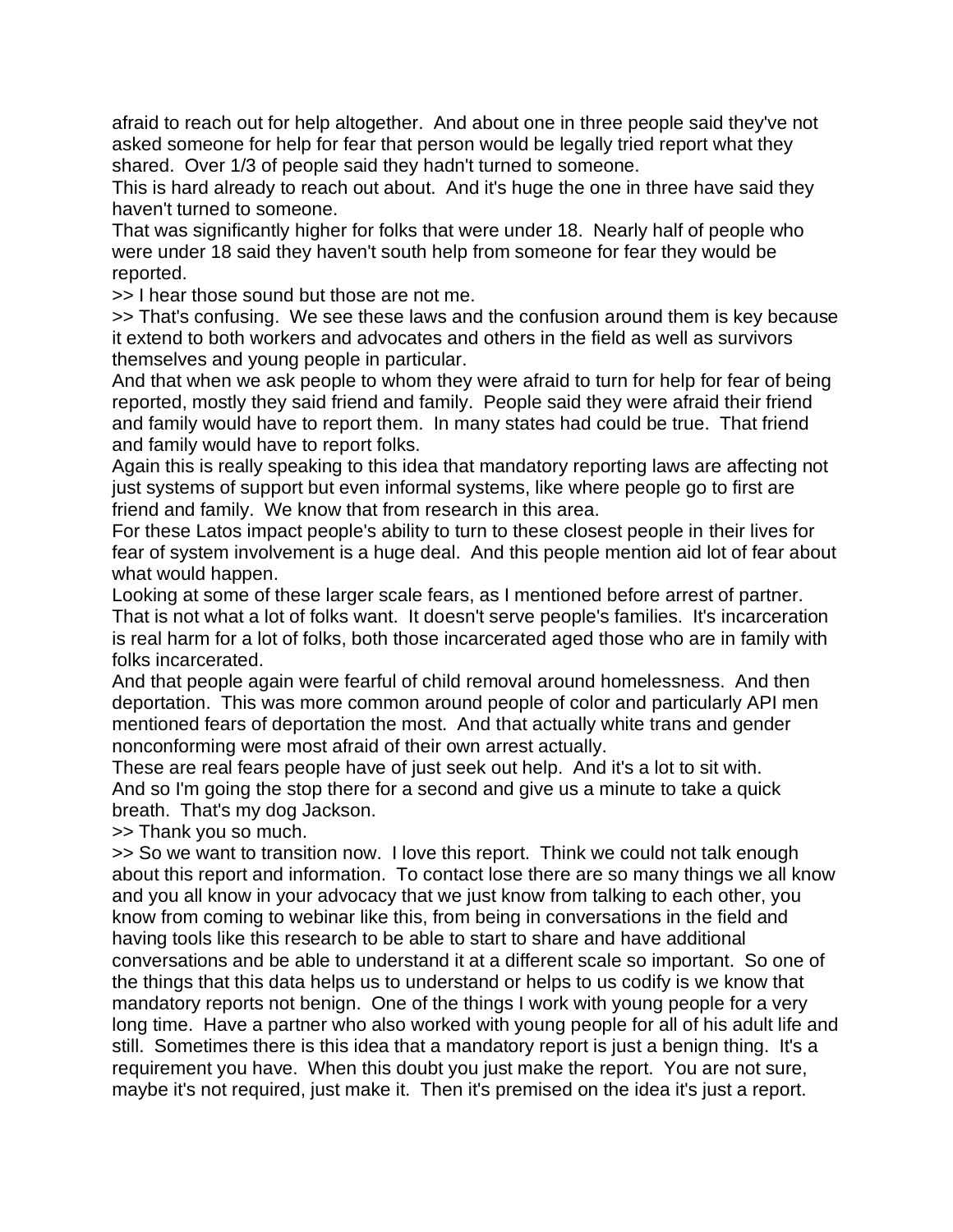Just a report. Let's just make a report. It's no big deal. What we know is actually that report can have a range of things. I've heard folks talk about this some in the chat. That range of things can be you make this report and then nothing ever happens. You never hear about I again. There is no follow up. Nothing else ever happens. And then on the other end of the spectrum, you could make a report and the police could show up to somebody's house, their children could be removed. There could bay range of severe responses and impacts in people's lives. Having a broad range of potential impacts and outcomes and we know anytime police are showing up at your house, that is not a benign chill situation for anyone but particularly for communities that are overpoliced and disproportionately being impacted by the criminal legal system. We know that mandatory reports are not benign. We know mandatory reports are not support. Sometimes when I'm talking with folks about the impacts of mandatory reporting there, is this like gut instinct for folks to be like no, but we need it because children are being hurt, people are being hurt and we need this. And what I want to invite people if you are feeling that now, if you are noticing any kind of resistance or tensions to the idea that mandatory reporting that we might be wanting to disrupt that mandatory reporting how it happens. The goal is still the same. The goal and clear about what our goal is to make sure people experiencing violence and abuse and exploitation are in charge of themselves v the supports they need, have the reduced barriers, are deeply connected with communities and with the abundant resources and support they need in order to pro Premera is that not harm and also be a person who is thriving in the world. That is what I want for all people experiencing violence and harm. A mandated report is not support.

The support is the advocacy.

The support is community, connection, other resources. The mandatory report is a tool and mandated report that is required and a part of a complex array nationally of laws and policies. And we know that mandatory report creates obstacles for receiving support. Anytime peopling violence and abuse are less charge of their information and less if charge about what happens to them, that makes them less safe and less supported. One of the things the practices that is really common and I heard you all say for many of you who are mandatory reporters this is your practice which is be working with a young person and then front load that bay saying I want to let you know I'm a mandatory reporter and anything you tell me, if you are going to hurt yourself or another person hurting I will have to report to law enforcement or child protective services or your version. That was my version I did for many years. We have heard about the dampening and silencing that's correct has. And we know that it is not the thing I want to say is that I made that report for nine years. It makes sense to make that report given context of the mandatory reporting laws and policies we currently exist in. For me that warning is a part of my commitment to self-determination and to confidentiality and I'm transparent about what is my role.

Giving that warning to folks and let them know what the limbs of confidentiality I have with them R. all the work I did with young people it just shut down conversations. Young people are like it is already the trust building, to be able to show up and be a person that is going to be trustworthy of information from anybody. But particularly a young person. Anything we're doing to damp than decreases young people's ability to access support. I heard folks say this in the chat as well. But it is very common to E I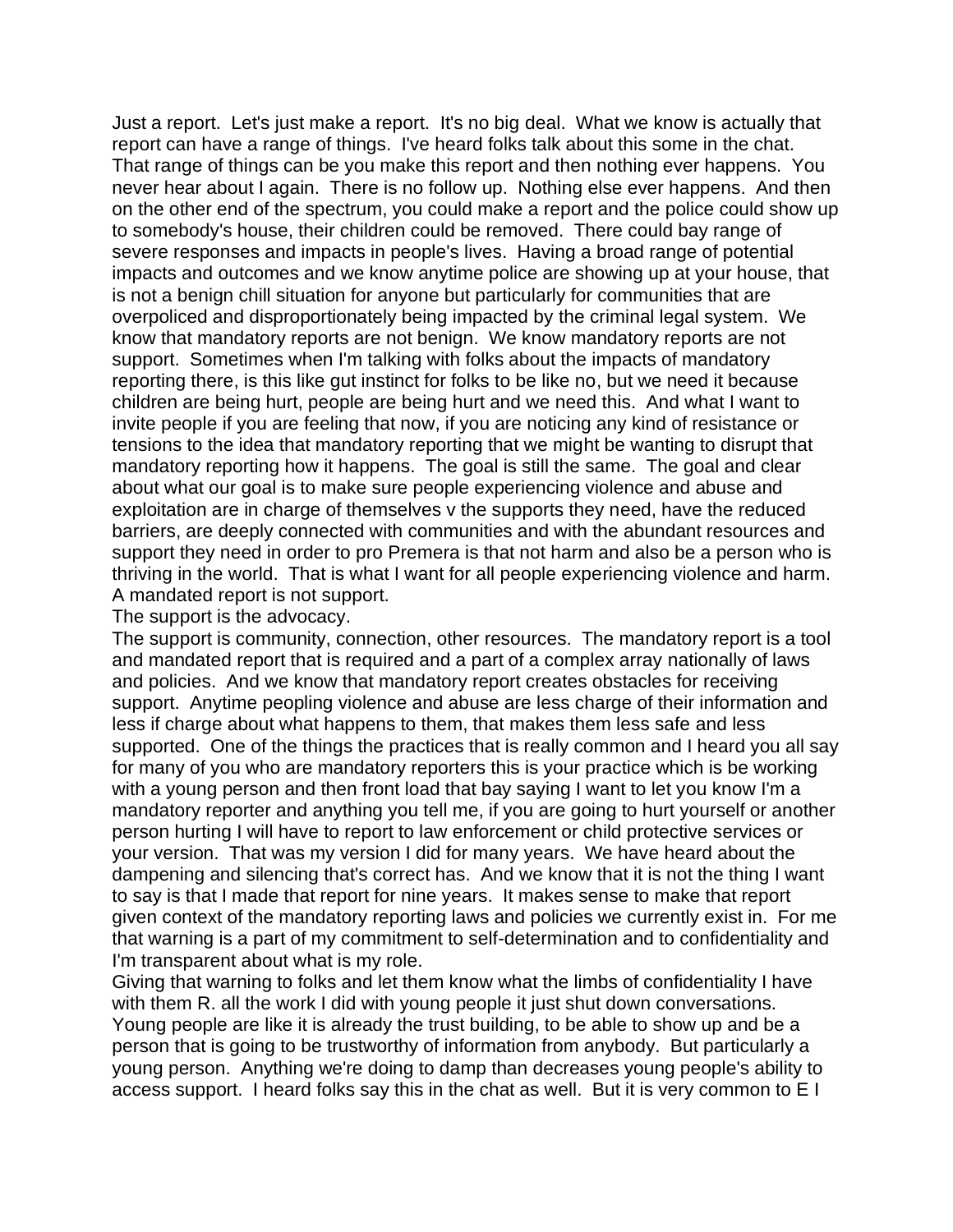heard folks say this in the chat, well -- we're just going to skip to the next piece. Be a person with you all. So the next piece is the impacts of mandatory reporting on overreporting for parents experiencing domestic violence. So is there I range of practices again nationally. In the scope of this webinar breaking down each practice. But one of the functions is that regardless of the laws in various areas, we know that there is just mass confusion what about is a report and when is not. And in many places people are hopefully interpreting. I'm based in Washington state. I did most of my add vodka any Washington state.

We're lucky to have laid the groundwork in our state laws to be very clear that a child witnessing domestic violence is not a mandatory report in Washington state. And so in our state there are tools to help guide folks. Even with the tools, even with that clarity, we know that advocates all the time are still reporting witnessing domestic violence as interpreting that as a mandatory report and making the reports. In Washington state resulting in overreporting. There is an example here not necessarily related to the young person witnessing violence but she arrived at shelter in a takes without a letter beat for her child. This is not safe, have to report. Do you want to say anything about this particularly?

>> I think this just captures what we hear. This is something that came up in the chat. And in one of our presentations we have done. People talking about this being the sent meant of executive director and really having to work hard especially given that power in balance to figure out how do we reduce harm for the person. It's really hard when the impulse is driven by liability and not the well being of the survivor.

And so that can feel like that for a situation like this. And this this is a person that was fleeing. Fleeing an unsafe situation and now has to worry about being reported for this. I don't have much else other than I think someone nailed with it the sense of uhhh. >> We addressed this some. But the context of these mandatory reporting laws is they are promoting a model of involuntary discloacal estelle you're.

One of the hall marks of the domestic violence movements and advocacy the support of self-determination of people should be in charge of their own information and a lot of our work is supporting survivors to be back in charge of what happens to them approximate their lives.

And what we know is that mandatory reporting and its requirements and the systems we are reporting into are in direct tension with that commitment of putting survivors back in charge of their own information and their own experiences and what happens to them. And this confidentiality is a hall mark of our movement. We have codified our commitment to confidentiality in basically every so again I'm based in Seattle in Washington state.

When I talk about peer, we have clear about confidentiality.

Our state code is clear about confidentiality for survivors.

Our county and city code is very clear. At every level for government, everything domestic down on the commitment to confidentiality as women as the practices. We're sitting with that hall mark of the movement in direct tension with something that says regardless of whether you think this is in best service of you, now I'm going to have to take that information which we have fought the codify and report that and share that information regardless whether that is something you think is best or some of these services support for you into a system. That tension is promoting this piece around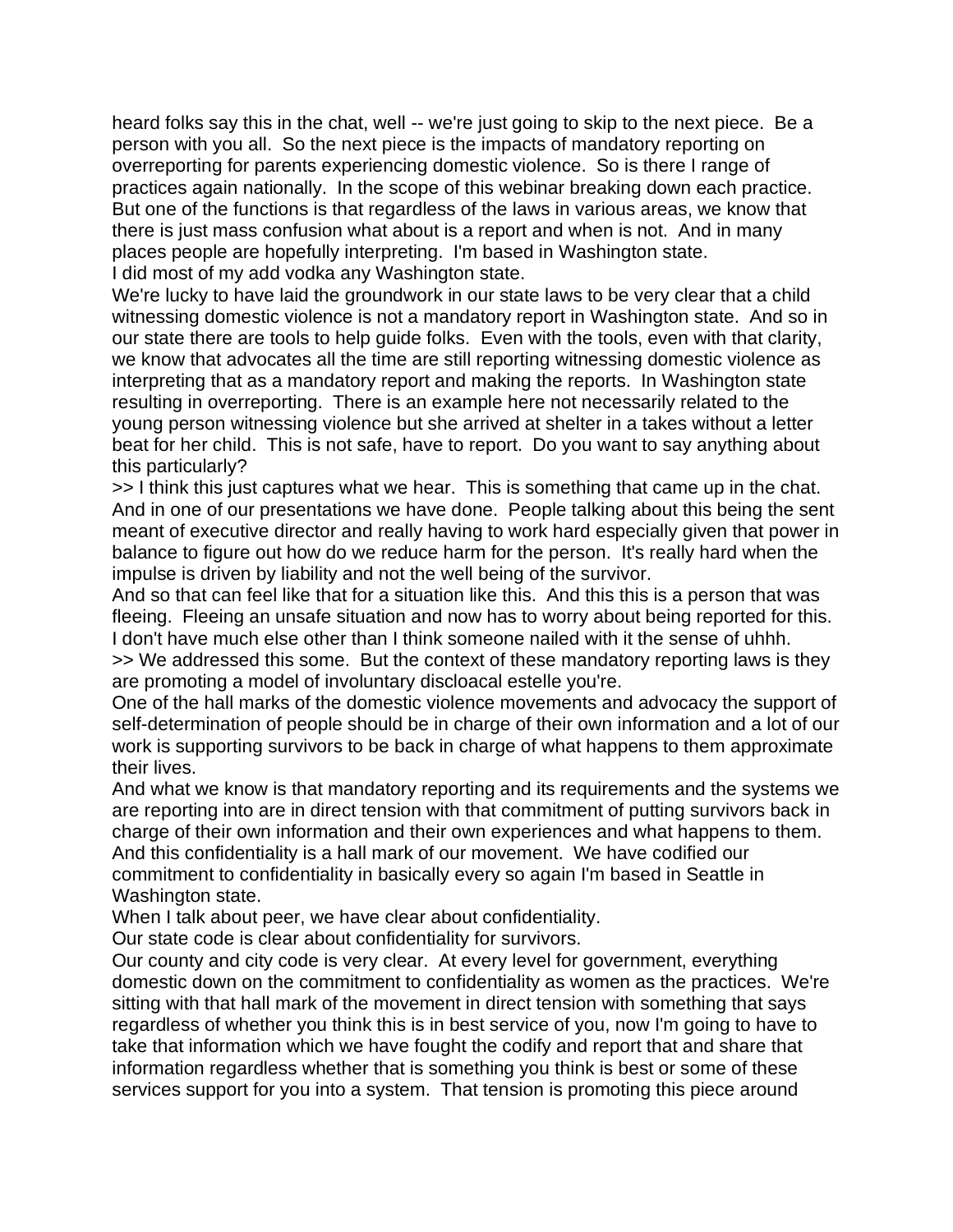silencing or taking away the ability for people the make decisions over the harm that - over what is going to be best service for them based on the harm.

>> Just to under duty point I'm about to make. If there is anything for me it's that I would want folks to walk away from this webinar with, it is this point. One of the things we know is that the context of mandatory reporting takes community support. So is part of how the domestic violence movement and domestic violence advocacy comes up is at community-based support trying to work really hard to connect people experiencing violence and abuse for the range of supports they need.

As how maniens we all need complex things to get our need met. Trying to get people connected to the neighborhood group, to the support group. To the food resource. To all the range of things folks need are both formal and informal support. Is that is one of the task of advocacy. Mandatory erodes that support. It take what is should be community based support helping folks way wide range of needs which may include criminal advocacy and other legal systems, that is an important piece. That is being connected to from community support. And makes them meme who are required to direct and push people into state support that we know are under resourced. Like built on racist systems. They are systems not designed to support many folks including communities of color. And direct tension with our commitment to community-based advocacy. It is making it hard even when there is not a mandate report. That is the other key thing from the findings that folks are self-policing themselves and holding off on seeking support because of this overarching fear of mandatory reporting. That is even before and like the warning is before a mandatory report has been filed or is in motion that just fear of it is eroding support. So there needs to be Liz asked about how are people educated about mandatory reporting for state where people are 18 and over is a mandated report I. That's a great question I don't know. It's not clear. It's not clear what sort of education there is. It's clear people have a ton of confusion about it including survivors, including the folks that need help. And this erosion of support is exactly counter to what survivors need.

>> That's perfect. I think we have a slide about it. I think it makes sense. I wanted to introduce it here as well. Which is the sometimes when we talk about mandatory reporting, there can be a lot of discussion about what is the law, how do we do that and in some ways overvaluing the legal requirement associated with mandatory reporting. One of the things I always want to highlight when we talk about confidentiality, confident al city also a legal commitment. It's a moral ethical value and commitment that we had as a movement that we have hell up and practice. It's also a set of laws that are legally legal as well. And are codified in various laws and funding and policies. It's important to take the whole of that. When you overreport, you have the potential of being in violation of your legal commitment around confidentiality for survivors. Overreporting is not no big deal.

It is also the legal responsibility and legal right for survivors to have confidentiality. So there is many reasons. I don't think that is the best reason not to over report. It's not context closed but I'm legally required the make a legal report. You are also legally tried maintain confidentiality of survivors. I want to make that clear. I think sometimes that we think about the mandatory report like the real laws and the confidentiality is not really as real. And both are important things to understand in the context of how do we navigate this context of mandatory reporting.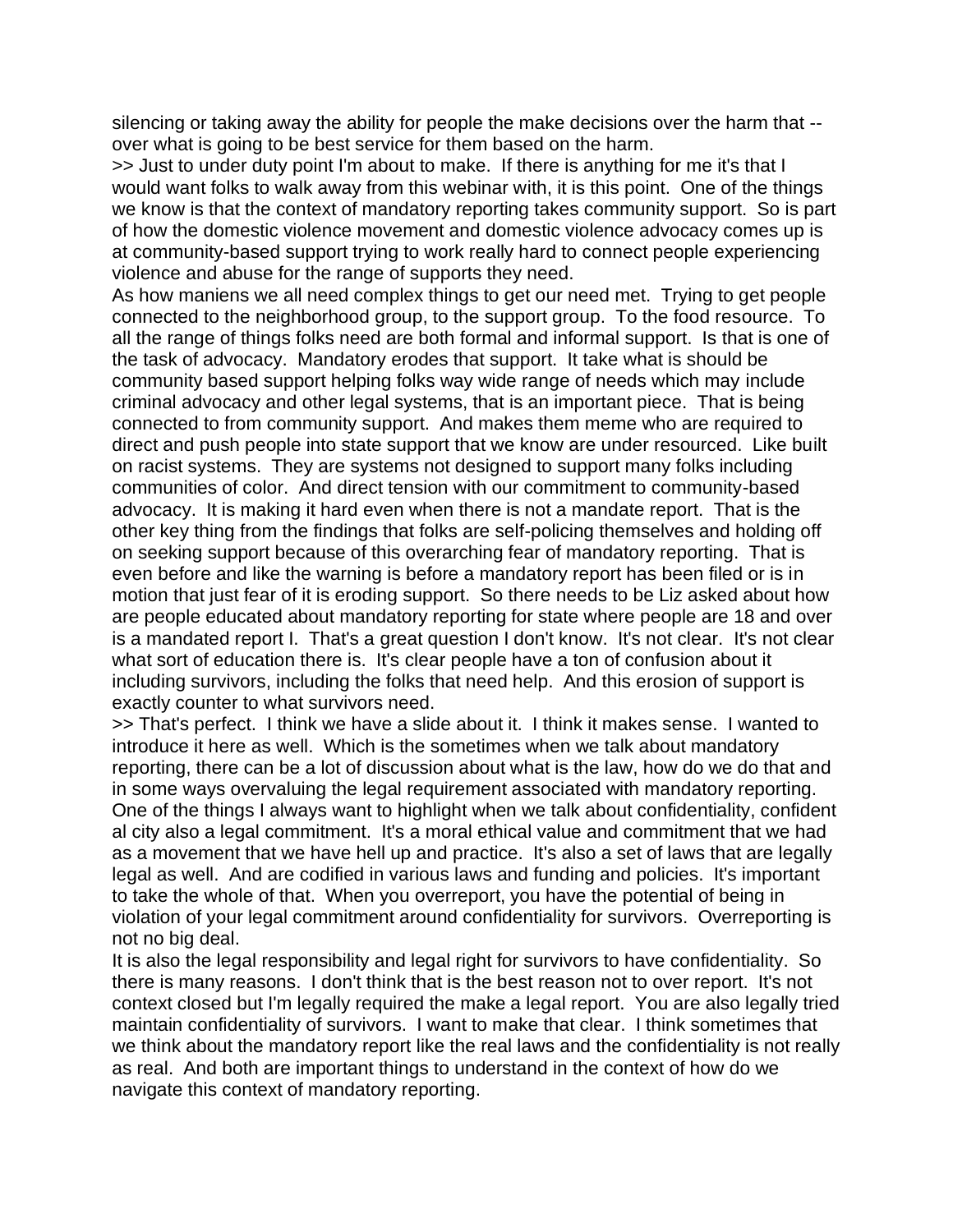>> I'm going the take us through just a couple of scenarios. These are not meant to maybe some day in a different time we will get to be together and do deep dives practicing work around what does had really look like for advocates, for people who are mandated reporters who are trying to show up and support people experiencing violence. I wanted to get people a little bit of practice in building the muscle an skills around how to think about this question of is this even a mandated report. Again because the laws of policies that are the context for mandatory reporting change state by state there is a range of things, something that may be a required mandated report in where I am and where you are may with different. We're not trying to get to the question of for everyone for all time stamps this is a mandated reporter. The goal of these questions are to help people to start to think about how the understand what is a mandated report in your area and what to do with those questions.

I just wanted to help clarify and context lose muscle building of the skill and not stamping yes this is a mandated report of it. Scenario one. You are meeting with a 15 year-old. And the 15-year-old reports during a fight her boyfriend hit her.

>> Someone getting to this point here. Take a moment to speak about I here. I will say one of the things Washington state we've done a lot of work around this question. In Washington state the mandatory reporting laws were designed to think about harm adults were doing to young people. The question was not in discussion about peer-topeer violence. And so our laws are just foggy and gray at best about where how to navigate peer to peer violence. Our Washington state coalition against domestic violence did prepare a bunch of wonderful interpretations and best practices for Washington state advocates about how the think about teen dating violence and mandatory reporting. I will make sure I can share the with folks. And for us there is that guidance is helping us understand in Washington state the laws are directed towards adults harming young people and not peer to peer violence. There is a range of practices. This comes up a lot when we think about teen dating violence and how you support young people who are experiencing violence in a peer-to-peer relationship and those are often some of the first questions people are asking when we try parse out is this a mandated report if that's one of the questions we're trying to ask.

>> So the next scenario -- reading slide. Same question based on your current role and knowledge, do you think this would bay mandated report? A range of yes or no. Talking about state context. Whether they understand that would be a mandated report from where they are. Scenario three.

>> Again, based on your current role and knowledge do you think would be a mandated report? Similar range. Yes, no. Not in my state. I'm going for sake of time move us along. This is my invitation of homework for you all. The invitation is to really take this information, take these scenarios, some of the questions that have come up. Go to book your programs and start to think about and talk about when you come together and discuss how to go about determining if the situation warranted a mandated report. Thinking about your program, your staff, your peers, your colleagues, how do you and your program go about determining what is and is not a mandated report based on your state's laws and organizational program policies? Next, how do you respond to and support the person in the scenarios. Mandated report is like 5% of the task we're doing as advocacy.

We should understand all of this.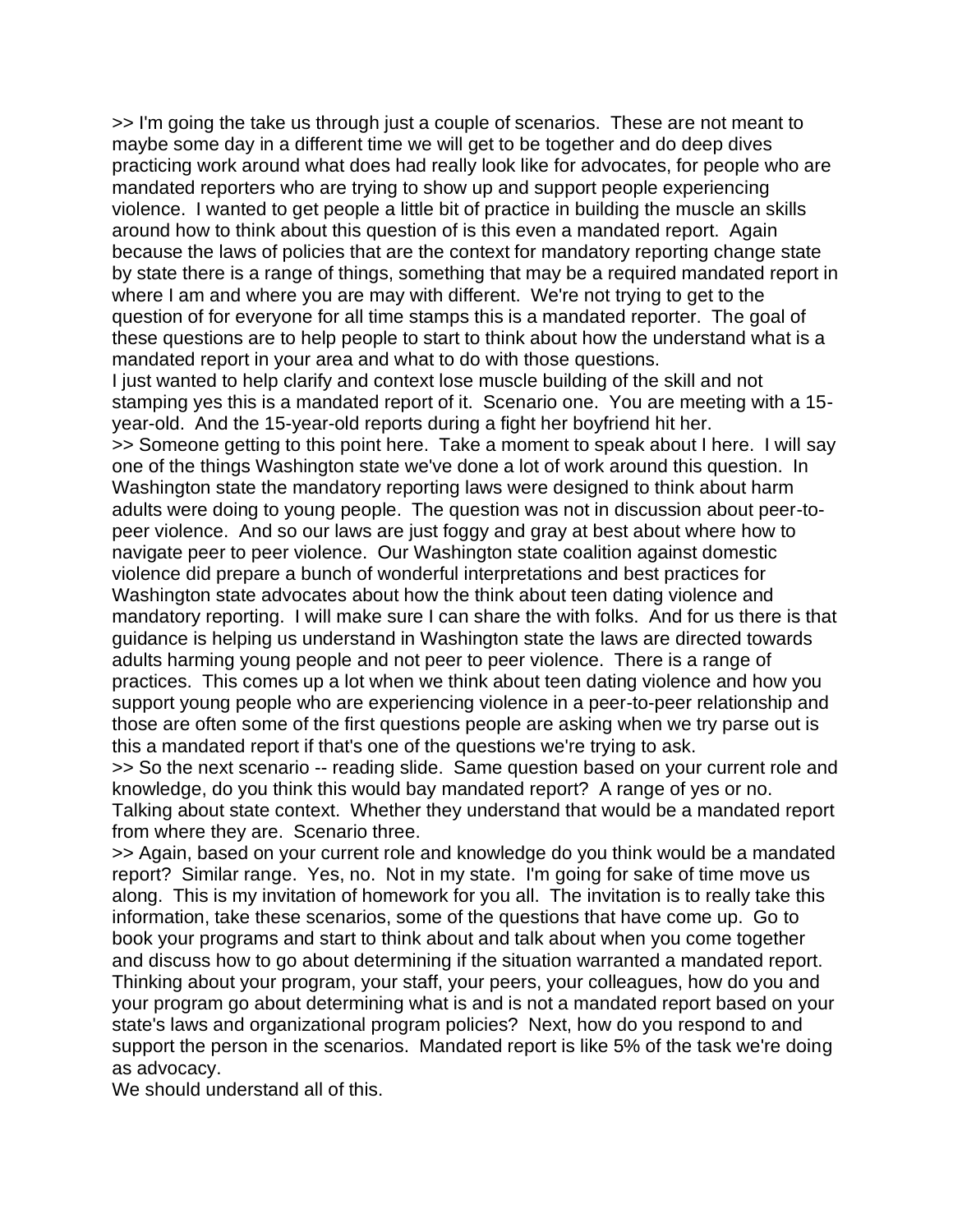The minute the report should not be the end of anything.

It should never be the last thing we do. If you find yourself making a mandated report, I not doneness with you make the report.

That's a tiny range of support we provide people. What we really care about and what is going to help make sure survivors and people experiencing violence and abuse are supported is all the rest of the stuff. Understanding your context as mandatory supporter but understanding what you are going to do before and after those requirements. Discuss what mechanism, policies or structures are in place in your organization to determine next steps? One of the things is it's really common people don't know who to call. They will find themselves in a situation they think might bay mandated report and feel like I don't know. And so getting clear about what the practice is. People receive very little training in my experience about mandatory reporting about what that looks like.

Most people have a head in the sand feeling, hope it doesn't happen and when it does they panic. Making sure you have thought through four your practices and how you are going to navigate them.

People do not do this work well in isolation. We'll transition to talk about best practices and policies. One of them don't do it alone. These are not decisions advocates could make by themselves. There should bay team of confidentiality they can go to and say here is what happened, how are we going to advocate this. Most place versus a time stamp on your requirement as a mandated reporter. That can add an extra feeling of panic or extra feeling of urgency. And sometimes false urgency because we haven't laid the groundwork to think about that support. And one of the things you can do now is grapple with these conversations and get clear even if we are in a broken context that may not be in best service , what are you doing now while we're working to create the conditions. And who would you go to the organization to get clarity.

>> I feel like we can go through them together probably. I'm happy to take a quick initial stab. I'm sure there is a less violent way to say that. I think this is a live link that you can click is a link to child welfare. And it can help clarify your understanding of your state's mandatory reporting laws. The key of not overreport can't be emphasized enough.

Never using reporting to cover your assets. It's really a matter of if the concern is driven by liability instead of survivor well being that's a problem and that means we're not doing in what? Service of survivors. Shannon mentioned clarifying program practices around reporting and warning. And making sure I don't know if you want to talk about these point more than what you already did. You have' good sense of some of the program practices piece.

>> There are questions too about I agree being mandated reporters is problematic for so many reasons. As long as we are by law warning clients best practice? >> I really the path that take on this is a three-prong process.

The first time hear you asking is the harm reduction prong. My partner works for an organization and he would come home and they would make mandated reports every day. If they had a guess or a feeling that something might maybe be a report, they would report, report, report. By contrast in my 12 years of advocacy nine of those working with young people experiencing violence I have made five to ten reports period.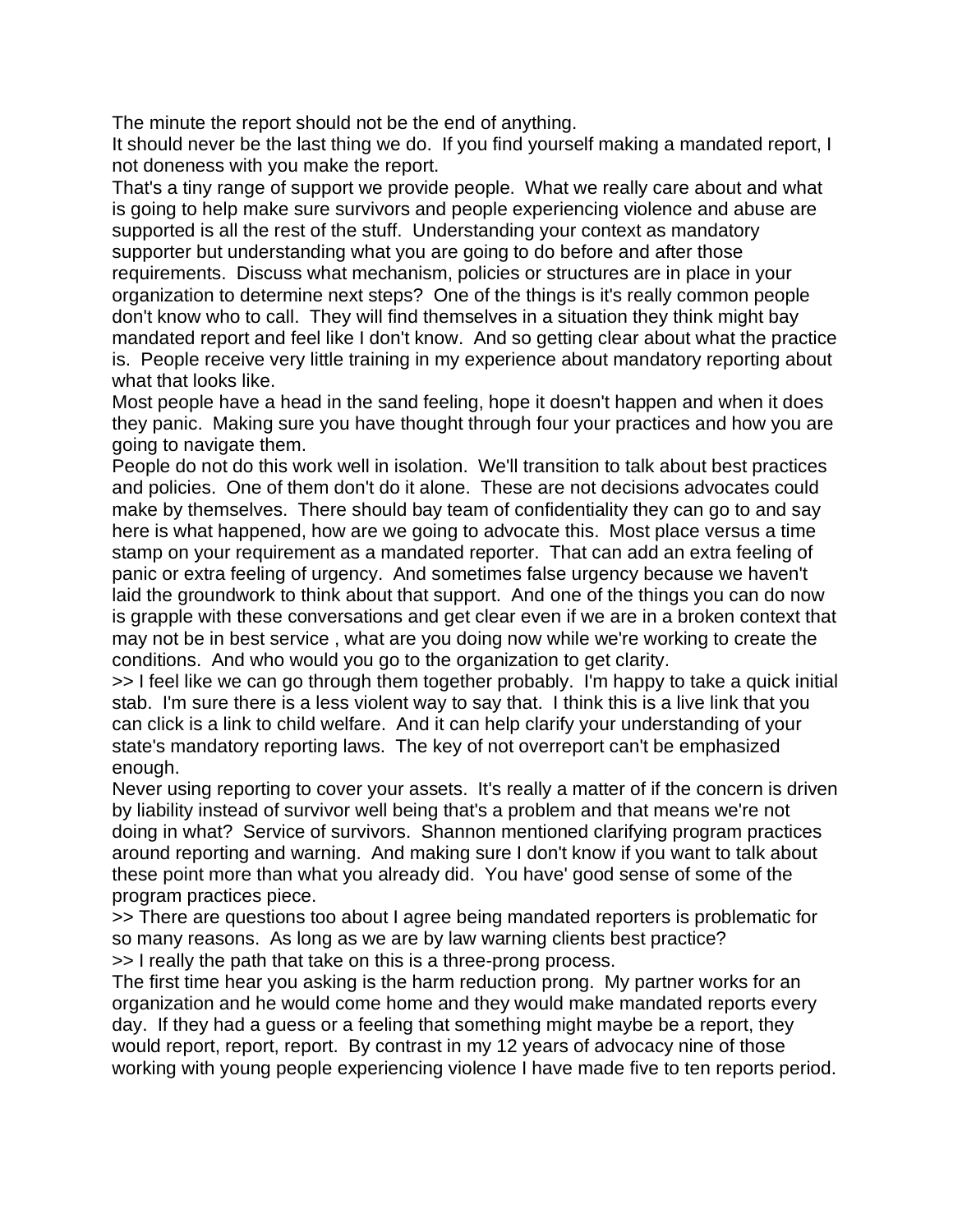Mandated reports. And so there is a huge range. So for the right now getting clear about the practices in your state and to be perfectly honest, I saw a piece in there, a lot of the laws are gray and vague and people have not done a deep dive on them. Working with your state coalition, policy folks in the area to be floutly getting clarity , what we know about the systems if you ask them to report, they are liability-based systems and they are always going to say everything is a report. Asking the question is this a report is not what I recommend about how to navigate that. How I recommend spend you start with what are our best practices of the field. What do we know of survivors and how are the laws interacting with that as the guiding question. Not is this a report. Someone afraid they will say no and harm will happen and they will be liable for it so they always say yes. Getting the clarity ability what is the gray area and understanding your state's laws. Having organizational policies that are clear within that. And modeling that if you are an organization that is in a position to model that. And then doing harm reduction practices within epi what you understand to be your legal requirement. That is not overreporting. For me it is the I always think about hall mark. When I'm working with young people I want them to be in charge of their own information. I still do the practice even after learning about the harm of warning. How I talked about I changed. I Sid here is my commitment to you. Here is our commitment to you around confidentiality both organizationally and legally. Here are the limits of that. I want to you know my commitment is always to support you and what you want for your own life and for your own safety and support. That is what my commitment is. Also not being I'm a reporter period. But helping to do what is in our control to do the trust building with folks.

One of the other harm reduction practices I have utilized is also as we understand it in Washington state and as the program I worked for department the requirement, our requirement as mandatory report estelle was net if we knew a report had been made. We also were infusing choice wherever possibly I would give young people choices. One of those is I can if there is a situation where shared information is a mandatory report and that's been determined, then I talk with them to say this is information that is going to need to be shared with child protective service or the police depending on what the information is. Here is our option. One is I can make that report and tell what you happened and we can never hear about I again. Someone I can make the report and you can hear what I'm saying and we can go over everything.

I can call you after ward and tell you everything I said.

I'm sharing information that belongs to them. The person I'm working with experiencing harm, it shouldn't be secret. It shouldn't be putting information out to the system and never telling the people who southeast we have shared their information what we shared and with who. The other option I will say not one person ever took me up on this but I offered the option they could make the report and I would sit with them while making it. If I witnessed a report being made, then I don't need to make additional reports on top of that. I have witnessed a report being made and I know that information has been shared. So a range of things we can go to increase choice. We'll talk a little bit here about programs and policies we could approximate work, toward. >> I think you nailed those. I think harm reduction is most of what we lay out here. Is around safety planning as you were talking about and involving people as much as possible. Making reports to a detective if you have to make a report, not just calling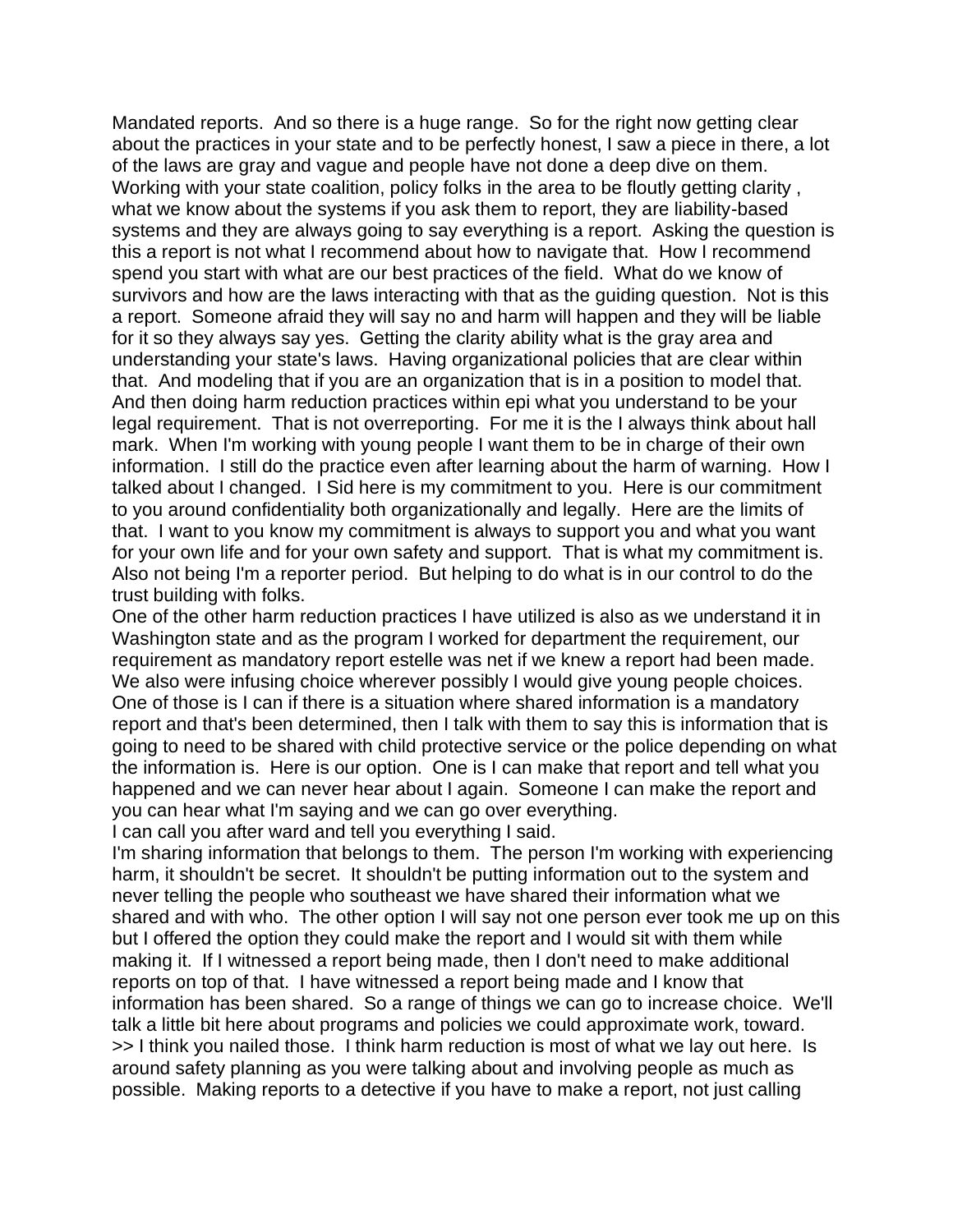911. Kind of working with whom ever. If you do have someone you do know at law enforcement that you trust. And as Shannon mentioned before, making sure that you are getting support on the way and that you are involving folks within your agency. And that it's a painful process for a lot of folks including those making the reports. And so it's really key to keep that in mind with the support that you are also receiving as well. And then I kind of wanted to flip it at the end piece around because there was a question I think you asked about this was a hot minute ago but you asked there is a chance that mandatory reporting laws might increase where you are in Florida and they might increase that the mandatory reporting in emergency rooms going from gunshot injuries to now including strangulation. So it would be expanding the laws. And what does that mean and I think in a lot of ways hearing the impact and the experiences that advocates have across the country, it's really clear that we need to be reexamining the scope of these laws and the ways in which they have really grown outside of the original intent and really trying to understand and maximize the way that survivors can seek support without facing unwanted system involvement, without triggering mandated reports and them interesting involved with CPS or law enforce. And maximizing. We have a commitment as domestic violence advocates and staff that and program staff that around confidentiality and it's critical that we're able to provide support and that is confidential support to survivors so people with k share what their experiences are. They don't have to use coded language or leave information out. That is necessary for survivors to get the support they need and for us to meet survivors where they are. And that really Garthing information as we think about what movement changes need to happen, it really is a what are the impacts of mandatory reporting with you are and what are the experiences you are seeing or the impacts you are seeing and what information can we use to help modify these laws in the future potentially and reexamine their scope and the ways in which the impact is different than the intent a lot of the time. And then finally being able to identify and strengthen community base interventions that don't involve the legal system. That includes transformative justice and to efforts that are really devoid and separate from the criminal legal system.

Because as we know with mandatory reporting serving as the deputization of people to become arms of the state, that's a huge disservice we feel need to think through and identify additional strategies and efforts and initiatives to be able to move away from systems that aren't working for survivors. I'm talking a lot in this last minute. I don't know if you have anything to add.

>> From the bottom of my heart, I love the domestics violence movement. From bottom of my heart one of the things my plea to sus how the system in the criminal legal system and that is having a profound impact on many survivors, survivors of color, survivors with disabilities, anyone being crushed by the state and by policing is not being served well by our overinvestment in the criminal legal system. Mandatory reporting is a hall mark of. That that it is part of the way this we see policing as a function showing up in our work where we are directing people to the what we know are harmful systems. Question do better. I love this movement and we're a movement and not just a set of services. We do work that is the world we're trying to create. This san important part of creating positions that survivors are well supported anted not over criminalization of survivors and putting people in system Wes know are harmful to them.